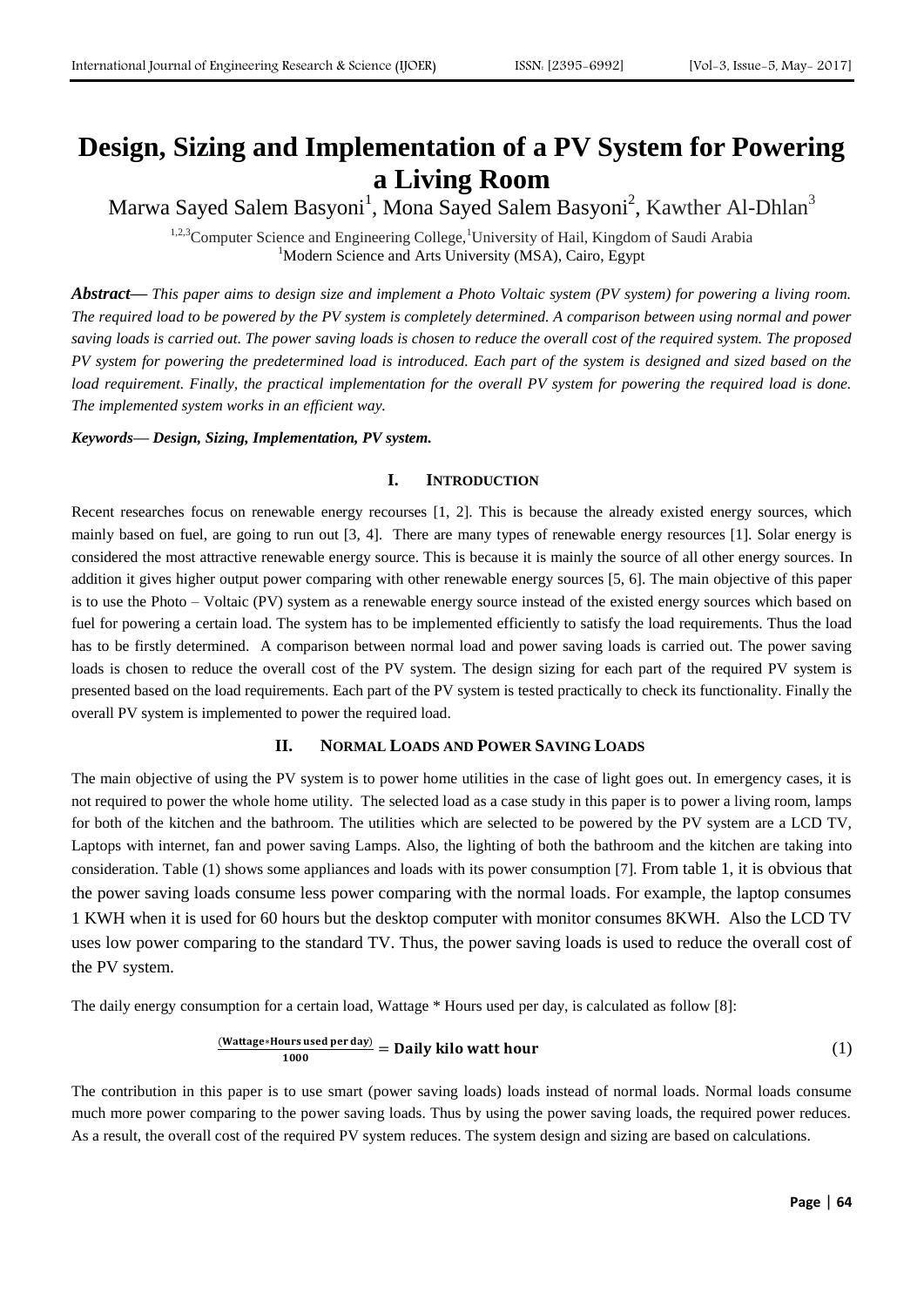| DOME ALL EIARCED ARD EOADD WITH HD I O WEN CORDOMI TIOR |                     |                 |                    |                   |  |  |  |  |
|---------------------------------------------------------|---------------------|-----------------|--------------------|-------------------|--|--|--|--|
| <b>APPLIANCE</b>                                        | <b>HOURS IN USE</b> | <b>KWH USED</b> | <b>MONTHS USED</b> | <b>ANNUAL KWH</b> |  |  |  |  |
| <b>Computer - Desktop with</b><br><b>Monitor</b>        | 90                  | 8               | 12                 | 96                |  |  |  |  |
| <b>Computer - Laptop</b>                                | 60                  |                 | 12                 | 12                |  |  |  |  |
| $Fan - Bath$                                            | 15                  |                 | 12                 | 12                |  |  |  |  |
| Fan - Ceiling (does not incl.<br>lights)                | 150                 | 12              | 6                  | 72                |  |  |  |  |
| Fan - Table / Box / Floor                               | 71                  | 11              | 3                  | 33                |  |  |  |  |
| <b>Lighting - Incandescent, 100</b><br>watts            | 100                 | 10              | 12                 | 120               |  |  |  |  |
| Lighting - CFL, 25 watts                                | 100                 |                 | 12                 | 12                |  |  |  |  |
| Television - 27 inch, LCD flat<br>screen                | 150                 | 18              | 12                 | 216               |  |  |  |  |
| Television - 15-27 inch,<br>standard                    | 150                 | 18              | 12                 | 216               |  |  |  |  |

**TABLE 1 SOME APPLIANCES AND LOADS WITH ITS POWER CONSUMPTION**

Table (2) shows the difference between using power saving loads and normal loads required for a living room, the used case study. Such loads are assumed to be used for 10 hours per day. The power calculations based on equation (1).

| TABLE 2                                                      |                                 |               |                          |               |  |  |  |
|--------------------------------------------------------------|---------------------------------|---------------|--------------------------|---------------|--|--|--|
| DIFFERENCE BETWEEN POWER SAVING &NORMAL LOADS IN LIVING ROOM |                                 |               |                          |               |  |  |  |
| <b>Used Load</b>                                             | <b>Power saving loads power</b> |               | <b>Normal Load power</b> |               |  |  |  |
| (Assume each used 10 hours per day)                          | Watt                            | Watt-hour/day | Watt                     | Watt-hour/day |  |  |  |
| <b>Lighting</b>                                              |                                 | 40            | 36                       | 360           |  |  |  |
| <b>TV 19"</b>                                                | 22                              | 220           | 80                       | 800           |  |  |  |
| Fan                                                          | 45                              | 450           | 60                       | 600           |  |  |  |
| <b>Total</b>                                                 | 71 W                            | 710 W.H/D     | 176 W                    | 1760 W.H/D    |  |  |  |

From table 2, it is obvious that the normal loads require power ten times more than the required power for the power saving loads. Thus the overall cost of the PV system using the power saving loads is predicted to be reduced.

## **III. PV SYSTEM DESIGN AND SIZING**

In this section the design of each part of the PV system is presented. Figure 1 shows the required PV system to be implemented for powering any domestic use [9]. In this paper, it is required to power a living room with the lighting of both the kitchen and bathroom.



**FIGURE 1: THE FUNCTIONAL BLOCK DIAGRAM OF THE REQUIRED PV SYSTEM FOR POWERING BOTH AC AND DC LOADS**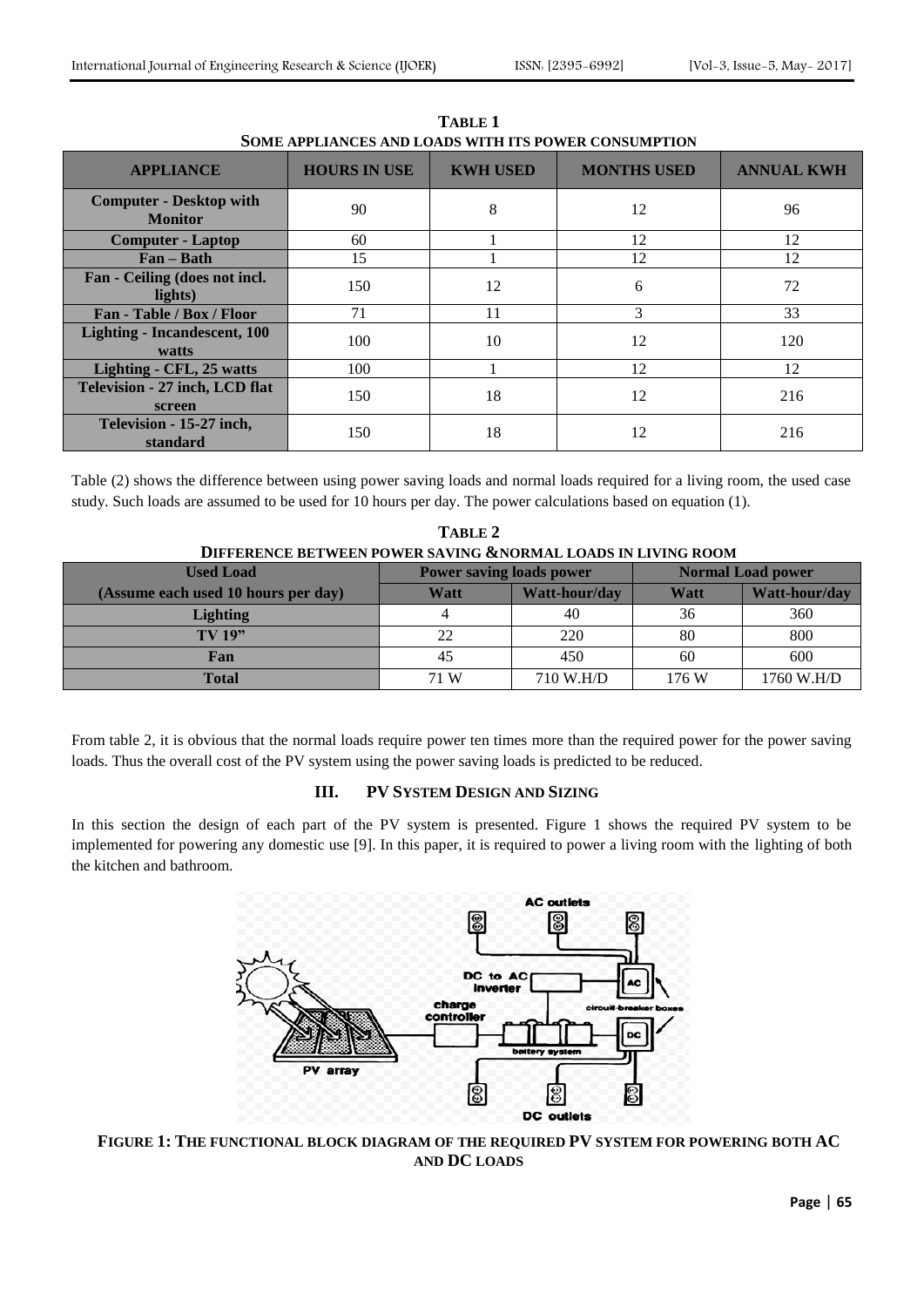## **3.1 Loads consumption demand**

Loads consumption must be determined to be able to determine the specification of PV system components. The loads consumption is determined for the living room utilities. PV system has high power dissipation through its components. Thus a safety margin has to be taking into consideration is the system design [9]. The following calculations show a comparison between the load consumption using normal loads and power saving. This consumption based on powering the main requirements of the living room and the lighting for both the bathroom and the kitchen, one TV, one fan, three light bulbs. The system is designed to power the required loads for 5 hours per day.

## **3.1.1 Load Consumption using Normal loads:**

One 70W LED television 19" used 5 hours per day 70\*5 = 350 Wh

One 75W fan used 5 hours per day:  $75*5 = 375$  Wh

Three-100W light Bulb used 5 hours per day:  $3*100*5 = 1500$  Wh=1.5KWh

One 100W Desktop with Monitor used 5 hours per day: 100\*5=500Wh

TOTAL DAILY LOAD 2725 Wh /day

#### **3.1.2 Load Consumption Power Saving Loads:**

One 22W LED television 19" used 5 hours per day 22\*5 = 110 Wh

One 20W fan used 5 hours per day: 20\*5= 100 Wh

Four -4W light Bulb used 5 hours per day:  $4*4*5 = 80Wh$ 

One 60W Lab top used 5 hours per day: 60\*5=300Wh

#### **3.1.3 TOTAL DAILY LOAD 590Wh /day**

From this calculation, it is obvious that the normal loads consume much more power than the power saving loads. These calculations confirm that using power saving loads reduces the overall cost of the PV system. As it reduces the overall required daily power consumption, it requires less number of solar panel. Also, the requirements of the system components reduce.

Thus the total power consumed by the required loads is 590Wh/day. The system is design to deliver 650 Wh/day as a safety margin for the design.

## **3.2 Panels' estimation**

In this paper, the living room is to be implemented using power saving loads. From loads calculations, the power from the solar panel must be calculated using the following rule [10]:

Daily energy loads consumption  
hours of usable sunlight during day = power of panels power of panels\n
$$
(2)
$$

The number of solar panels used varies based on the load requirements. To size the panels, to determine the required number of panels to be used with its required power, the total peak watt produced must be calculated. The peak watt  $(W_n)$  [11] produced depends on size of the PV module and climate of site location. In KSA, it enjoys sunshine all the year. In system design, six hours of sunshine all over the day is assumed. Thus, each watt peak  $(W_p)$  of solar panel would therefore deliver 6Wh/day. Thus the required power from the solar panel is calculated using equation 2.

The daily energy loads consumption is 650 Wh. The hours of usable sunlight during day is assumed to be 6 hours. Thus the required output power from the solar panel is 109W. Thus a 120W solar panel is used as a safety margin for the design.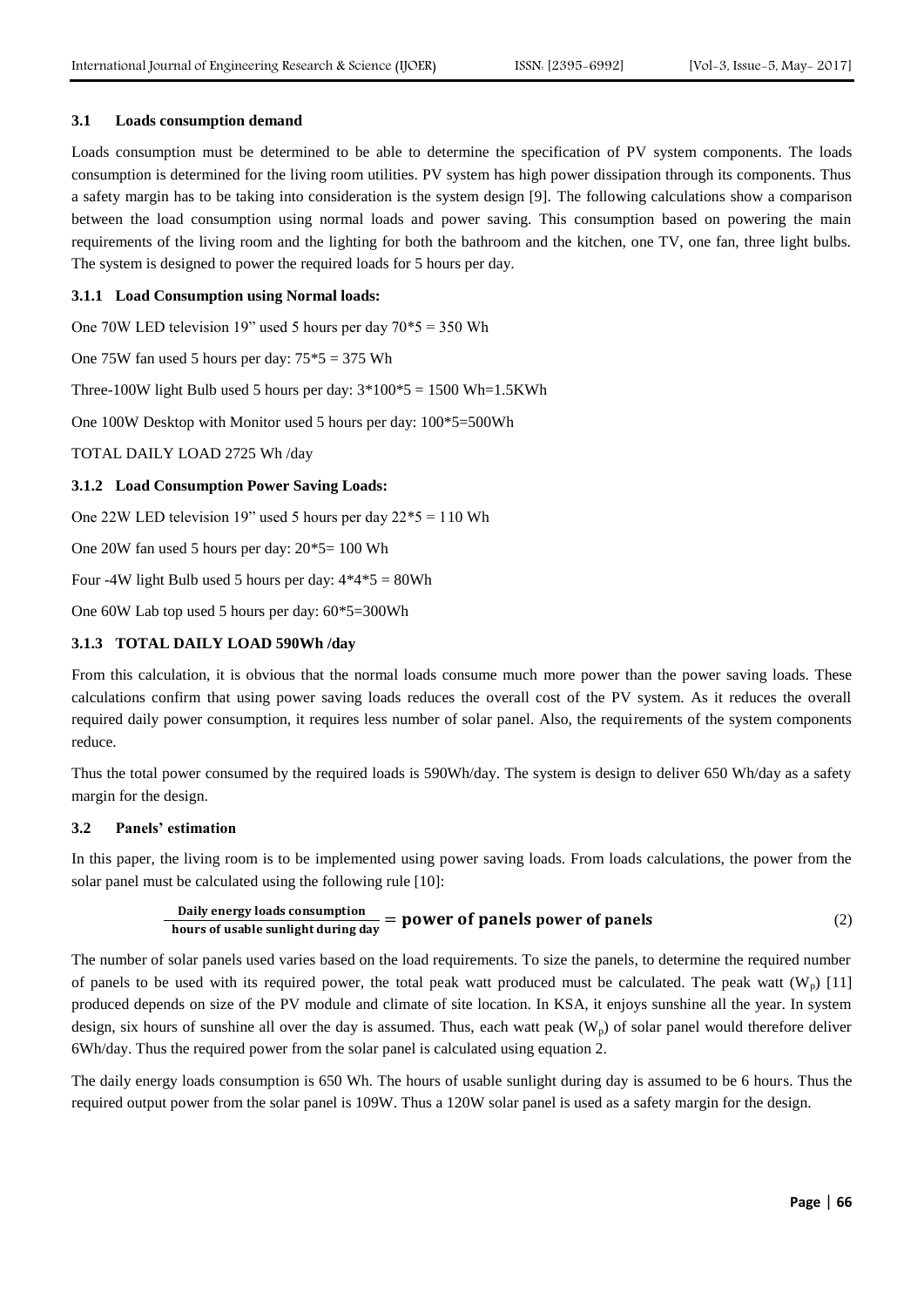### **3.3 Charge controller Design and Sizing**

The charge controller is used in PV system for controlling charging and discharging operation of battery from solar panels. The main objective of charge controller is to regulate the charge to the batteries and preventing any overcharging. When the battery becomes full the charge controller disconnects it from panels [9].

The input power from panels to charge controller is calculating using equation 3, assuming the worst case efficiency of charge controller equals to 85%:

Input Power (from panels) = 
$$
\frac{Output_{power}}{Efficiency(\eta)}
$$
 (3)

Thus the input power to the controller is 141W.

The charge controller rating is calculated by dividing its input power by the maximum voltage of the used solar panel. The maximum voltage of the solar panel is 18V [12]. Thus the rating of the charge controller to be used for the PV system is 7.88A. It is designed to be 10A, 12V as a safety margin for the design.

## **3.4 Batteries**

The battery is used to store the generated energy from the solar panel and deliver it to the load [9]. There are many types of the battery [13]. The dry battery is the type which is used in this paper. It is most common used because it has a long lifetime and it is good in maintenance.

The capacity of battery is measure in ampere-hours (Ah). It is calculated by using equation 4[13]:

Capacity (Ah) = 
$$
\frac{\text{Daily energy loads consumption(Wh)}}{\text{max panel volt (V)}}
$$

\n(4)

Assume that the battery has efficiency of 85 %. To save its lifetime, it is assumed to discharging to 60 % from its value. So the capacity of the required battery to be used in this system is calculated using equation 5.

Capacity (Ah) = 
$$
\frac{Total Watt-hours per day used by applications}{(0.85 x 0.6 x nominal battery voltage)}
$$

\n(5)

Assuming the worst case of using 85% battery efficiency and 60% depth of discharge and 12V battery, as the total watt – hours per day is 650W, thus the battery storage energy is calculated using equation 5. It is found to be 106Ah. A 120Ah battery is used for design safety.

## **3.5 The Inverter**

The inverter is used to convert direct current (DC) produced from panel, to alternative current (AC) that needs to power the AC loads in home [9]. The efficiency of inverter is in the range of 90% to 95% because the power loss occurs in the conversion process. The efficiency of inverter can be calculated by using equation 6 [13].

Efficiency 
$$
(\eta)
$$
 =  $\frac{Output\ power\ (to loads)}{Input\ power\ (come\ from\ charge\ controller)}$  (6)

Assuming worst case inverter efficiency to be 90%, so the input power to the inverter coming from the charge controller is calculated using equation 7.

Input Power (from charge controller) = 
$$
\frac{Output_{power (to loads)}}{Effect(n)} \frac{Output_{power (to loads)}}{Effect(n)}
$$

The inverter power must be sufficient to handle the total amount of Watts that required by the system. The inverter size should be 25-30% greater than the required watt for the load [13]. To size the inverter, the total power of the used load must be calculated. It is around 118W. Thus a 150W inverter is required for design safety margin.

Thus the requirement of the PV system required to power a 650Wh/day for a living room with the lighting of a kitchen and a bathroom are: